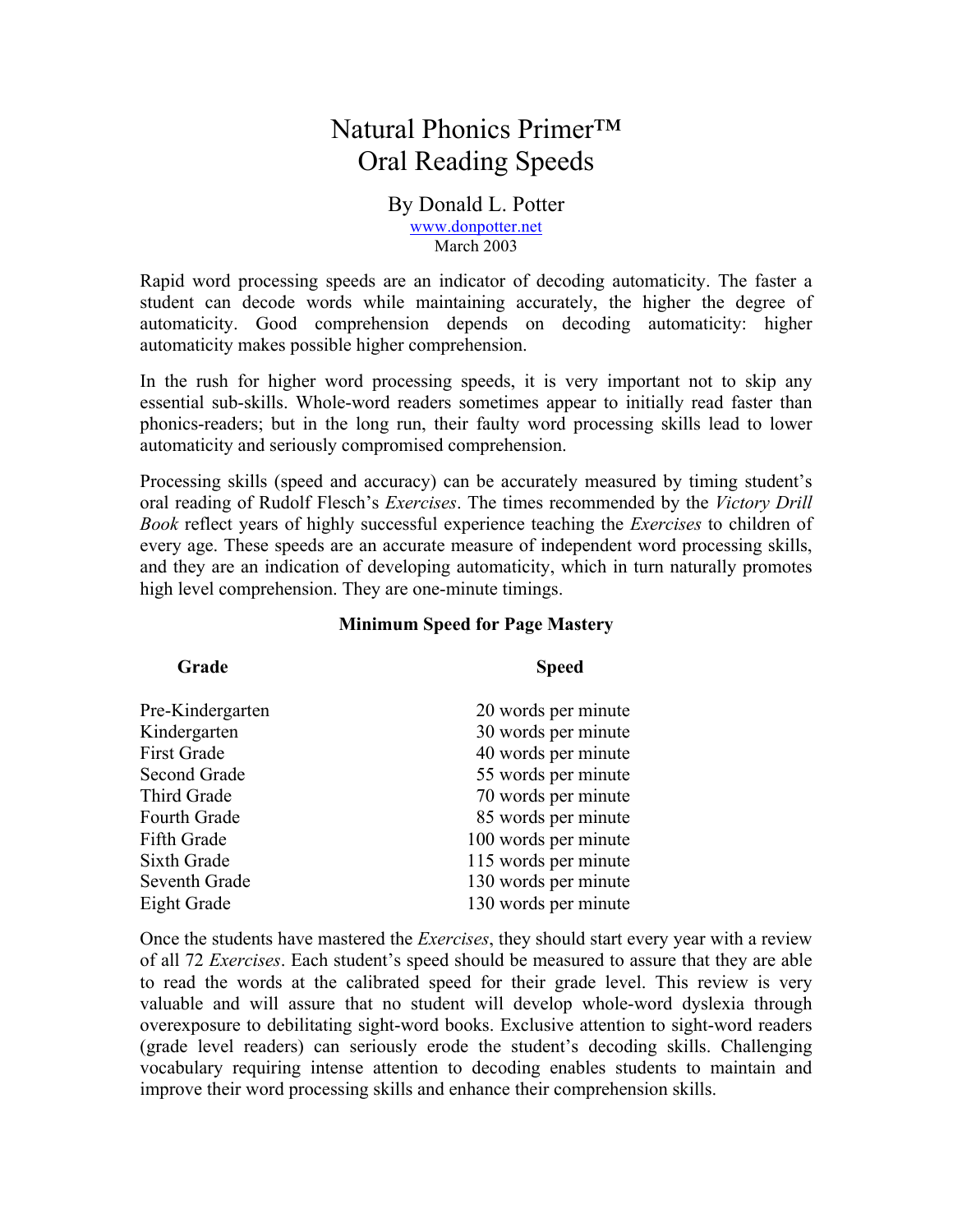



The Natural Phonics Primer™

# Exercise Progress Chart

# Oral Reading Speeds

Teacher: \_\_\_\_\_\_\_\_\_\_\_\_\_\_\_\_\_\_\_\_\_\_

Student:

| $1$ Step $1$ | $\overline{2}$ | 3 Review  | $\overline{4}$ | 5 Review  | 6           | 7 Review    | 8         | 9 Review  |
|--------------|----------------|-----------|----------------|-----------|-------------|-------------|-----------|-----------|
|              |                |           |                |           |             |             |           |           |
| 10           | 11             | 12 Review | $13$ Step 2    | 14        | 15          | $16$ Review | 17        | 18        |
| $19$ Review  | 20             | 21        | 22 Review      | 23        | $24$ Step 3 | 25          | 26        | 27        |
| 28           | 29             | 30        | 31             | 32        | 33 Review   | 34          | 35        | 36        |
| 37           | 38 Review      | 39        | $40$ Step 4    | 41        | 42          | 43 Review   | 44        | 45 Review |
| 46           | 47 Review      | 48        | 49             | 50 Review | 51          | 52          | 53        | 54 Review |
| 55           | 56             | 57 Review | 58             | 59 Review | $60$ Step 5 | 61          | 62        | 63 Review |
| 64 Review    | 65             | 66        | 67             | 68 Review | 69          | 70          | 71 Review | 72        |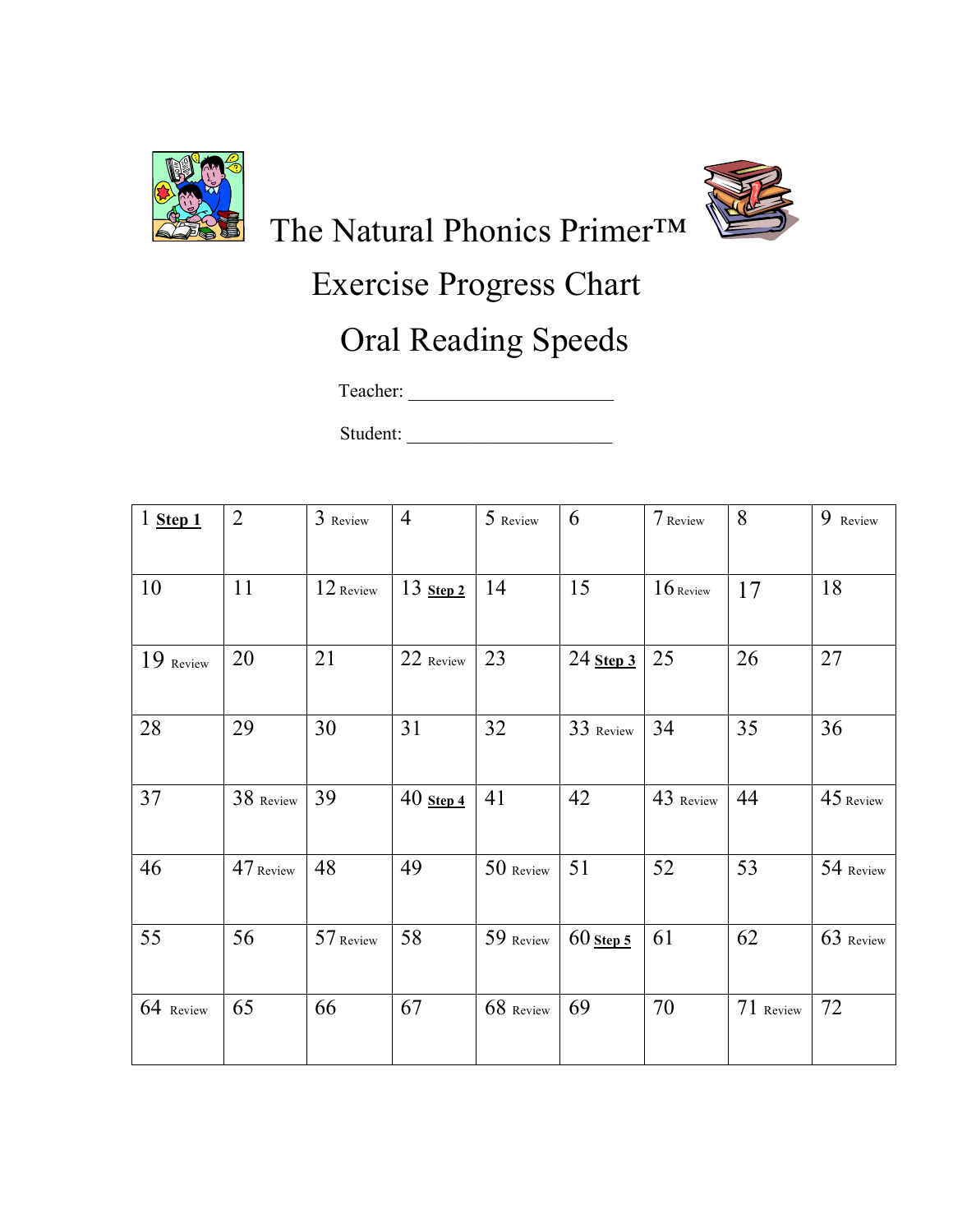#### INFORMATION ON FLUENCY FROM THE MORNINGSIDE MODEL OF GENERATIVE INSTRUCTION

Mr. Bob Rose brought the Morningside Model of Instruction to my attention in his thought provoking book, *FORGET THE BELL CURVE*. In June 2011, I got a copy of Ken Johnson and Elizabeth M. Street's book, *THE MORNINGSIDE MODEL OF GENERATIVE INSTRUCTION: WHAT IT MEANS TO LEAVE NO CHILD BEHIND,* CAMBRIDGE CENTER FOR BEHAVIORAL STUDIES, 2004.

I simply want to show insights that I gained from the book that relate to the nature of fluency as it relates word recognition via the decoding route. I have two main point: 1) to show that insufficient fluency does not support student advancement in the same way that higher levels of fluency do, and 2) to encourage teachers to help students achieve the necessary levels of fluency through well designed daily practice exercises. Psychologists often call this type of training for fluency, Over-learning.

In the following paragraphs I will present information from that book as a series of quotations with comments. My comments are in [brackets].

The elegance of an instructional program depends on the programmer's ability to detect and teach some minimal response or generative set which can combine and recombine into the universal set of all possible relationships. One is looking, very simply, for the exponential value of key instructional events, in which behaviors that emerge are in a power relationship to the elements which are taught (28f). [Generative is also called "contingency adduction," in which the contingency "draws out" the additional (novel) behavior. Learning the alphabet to fluency is a "key instructional event" which has a "power relationship" (possessing exponential value) with learning to read and spell. The paragraph goes on to illustrate by comparing sight-word and phonics instruction. Sightword instruction possesses no power-relationship (exponential value) to reading because it does not generalize to other words, phonics, on the other hand, "will reliably produce recombinative reading behavior, guaranteeing successful reading of thousands of words beyond those taught in the original instruction."]

The goal of fluency building is to build hardy academic behaviors – behaviors that weather periods of no practice, occur with short latencies, are impervious to distraction, an are easily accessible in new situations (30). [Each goal is important. Many students whose fluency is inadequate will experience a degradation of ability during times of little use, such as over the summer vacation. Students with high fluency are not easily distracted so they can read well even in distracting circumstances. The skills are accessible to new situations in that when the students read novels or technical work their decoding skills are so refined that they find the reading relative easy and enjoyable.]

Precision Teaching was conceived by Dr. Ogden Lindsey at the University of Kansas in his quest for a mechanism that brought continuous measurement and rate data into educational practice. Lindsey was heavily influenced by Skinner's allegiance to rate as the primary datum for studying behavioral change, and he recognized that traditional educational measurement systems that depend on percent correct and letter grades placed artificial ceilings on performance and lead students and teachers to a false security about the strength of their performance. Both Skinner and Lindsey believed that high rate behavior not only looked different than low-rate behavior, it also had fundamentally different features (66). [Note that high rate behavior is fundamentally different. There is a quantum of difference.]